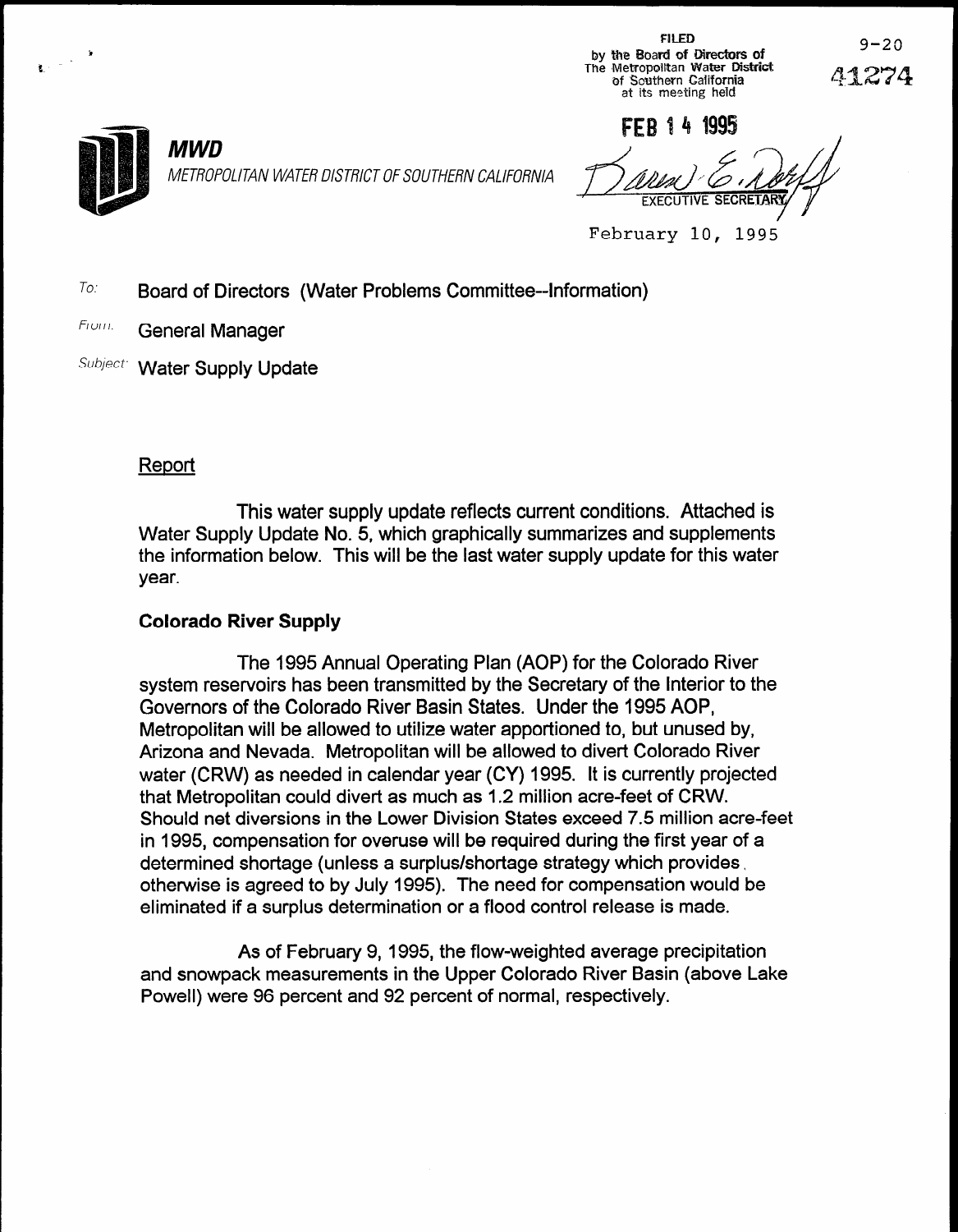1

#### State Water Project Supply

On January 26, 1995, the Department of Water Resources increased the entitlement allocation of all water service contractors to 100 percent. The allocation was increased due to decreased project demands caused by the heavy January rainfall, and the availability of supplemental supplies. For CY 1995, Metropolitan has reduced its request to 1,211,000 acrefeet, which includes the allocations of Desert Water Agency and the Coachella Valley Water District (DWCV) and 1994 carryover water. Through February 6, 1995, the project watershed precipitation was 156 percent of normal for the date. January precipitation was 307 percent of normal. For the water year, several of the State's rain gauge stations have already exceeded their historical season totals. These include stations at Oroville Dam, Silverwood Lake, Lake Perris, Pyramid Lake, and Castaic Lake.

As of February 9, 1995, the storage in Lake Oroville was 2,718,OOO acre-feet (77 percent of capacity). Total storage in San Luis Reservoir was 1,896,OOO acre-feet (93 percent of capacity), with the State share of the storage at 1,131,000 acre-feet.

#### Water Supply and Demand Balance

To determine the total supply/demand balance, it is assumed this early in the year that 1.2 million acre-feet will be diverted from the Colorado River. Therefore, Metropolitan's CY 1995 combined Colorado River and State Water Project supplies (including the DWCV allocations and 1994 carryover) total 2.41 million acre-feet, compared to a projected demand of 1.6 to 1.9 million acre-feet. For the purposes of this report it is assumed that demands will be I .66 MAF. Projected demands are based on adjusted information received from our member agencies. As with demands placed on the State Water Project, Metropolitan's projected demands for CY 1995 have been reduced as a result of the abundance of local and supplemental supplies and the continuing rainfall. or the abundance or local and supplemental supplies and the continuing ramial.<br>The watershed for the Oil with a Angeles' and the 192 percent of 200 percent of 20 The watershed for the City of Los Angeles' aqueduct system has 192 percent of normal snowpack as of February 8, 1995, and they anticipate to be able to import over 1.5 times the volume of water they imported in 1994. Metropolitan expects to meet all anticipated demands in CY 1995. Seasonal Storage Service deliveries will continue through April.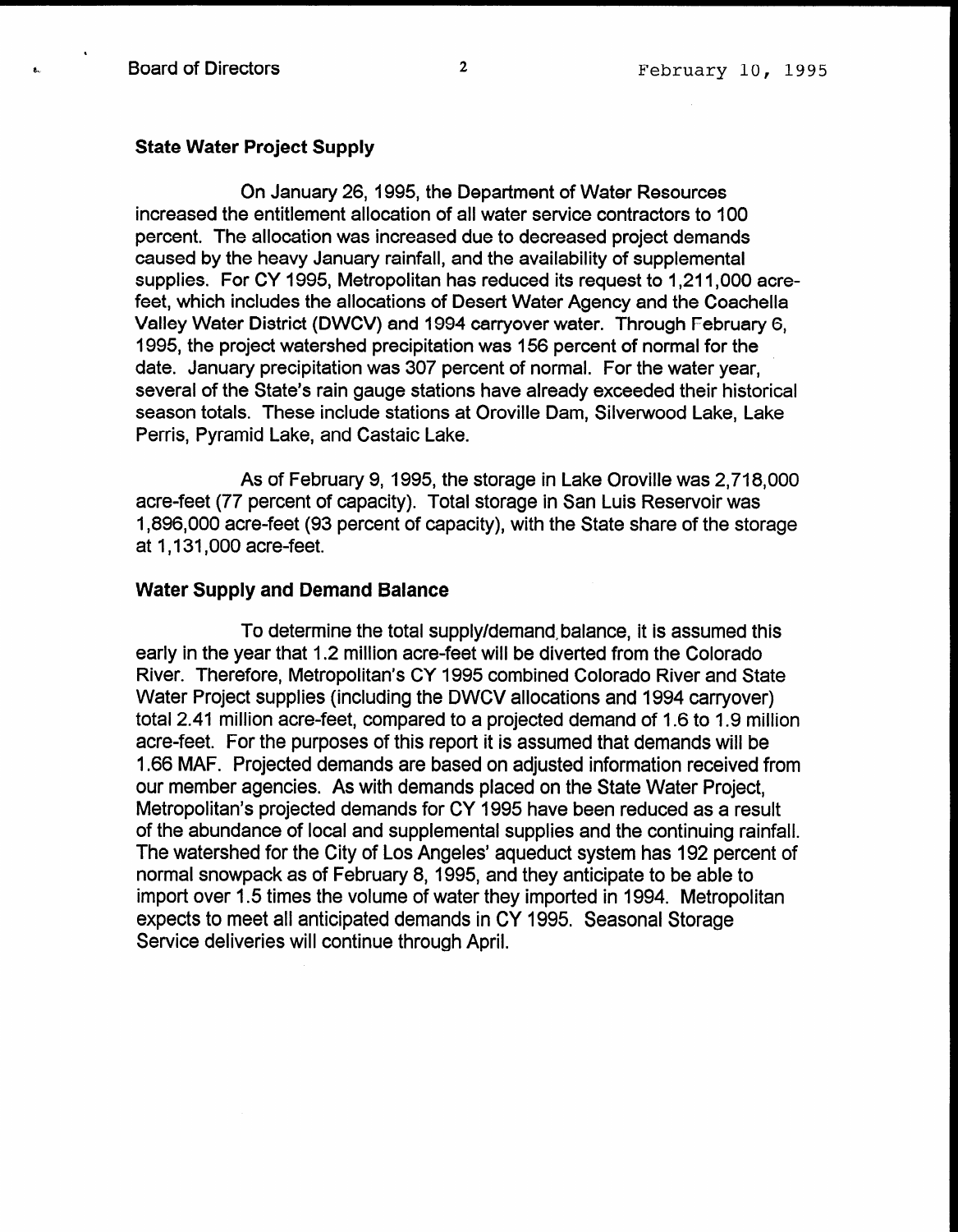The attached Figure 1 and Table 1 summarize the projected water supply balance for CY 1995.

#### Recommendation

For information only.

John R. *W*odraska Genera Manager E. G. Means/III<br>Chief of Operations

Stanik (d.

Concur: John R. Wodráska

General Manager

RGF/sjm<br>(O:\OPSEXEC\WSUD195)

**Attachments**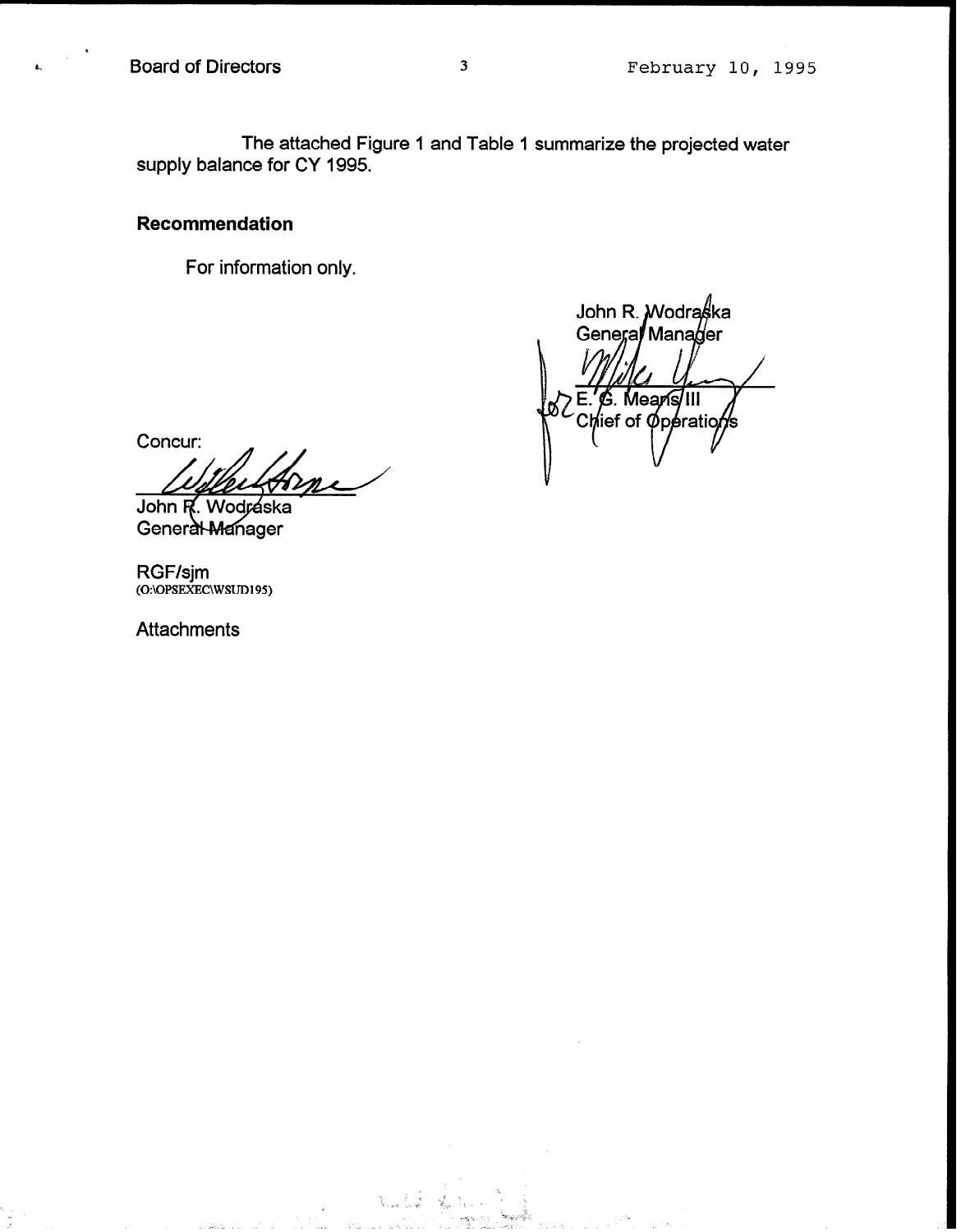## TABLE 1 CY 1995 WATER SUPPLY AND DEMAND BALANCE

#### CY 1995 Supply

e.

| <b>Colorado River Aqueduct</b><br><b>State Project Water Allocation</b><br>SPW Carryover from CY 1994<br>Local Projects (1)<br>Other $(2)$ | 1,200,000 AF<br>1,161,000 AF<br>50,000 AF<br>20,000 AF<br>62,000 AF |
|--------------------------------------------------------------------------------------------------------------------------------------------|---------------------------------------------------------------------|
| <b>Total Supply</b>                                                                                                                        | 2,493,000 AF                                                        |
| <b>Projected CY 1995 Demands</b>                                                                                                           |                                                                     |
| Projected Use (3) (4)<br>Net to Storage (5)<br><b>System Losses</b>                                                                        | 1,655,000 AF<br>50,000 AF<br>36,000 AF                              |
| <b>Total Projected Deliveries</b>                                                                                                          | 1,741,000 AF                                                        |
| <u>Balance</u>                                                                                                                             |                                                                     |
| Supplies-Demands =                                                                                                                         | 752,000 AF                                                          |

#### Notes:

- (1) -- Does not include Arlington Desalter, West Basin Desalter or other non-sale Local Project projections.
- (2) -- Includes deliveries from LADWP during West Branch Shutdown.
- (3) -- Assumes IO percent voluntary conservation.
- (4) Includes Local Project Sales
- (5) -- Includes surface reservoirs.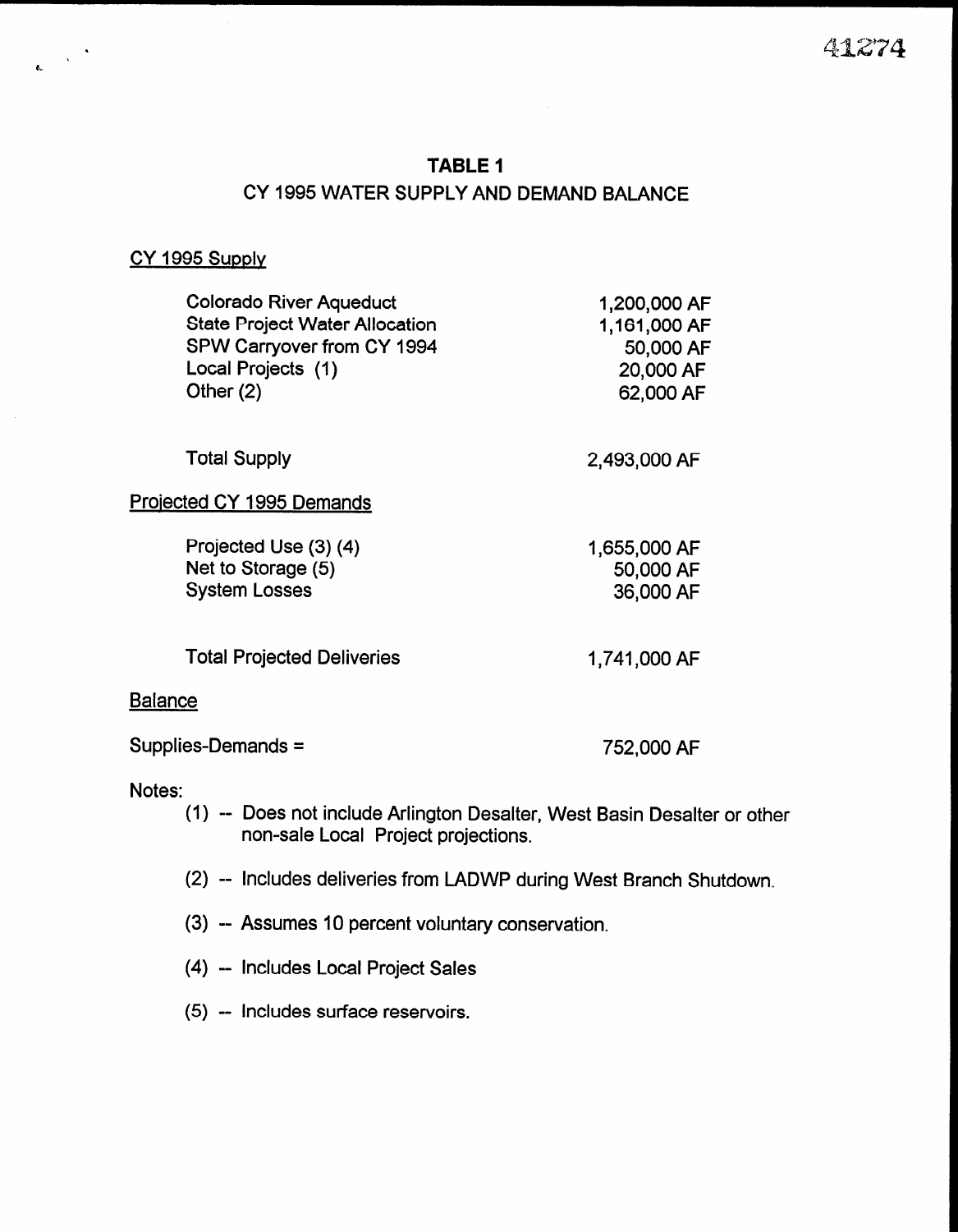# 41274



Figure 1